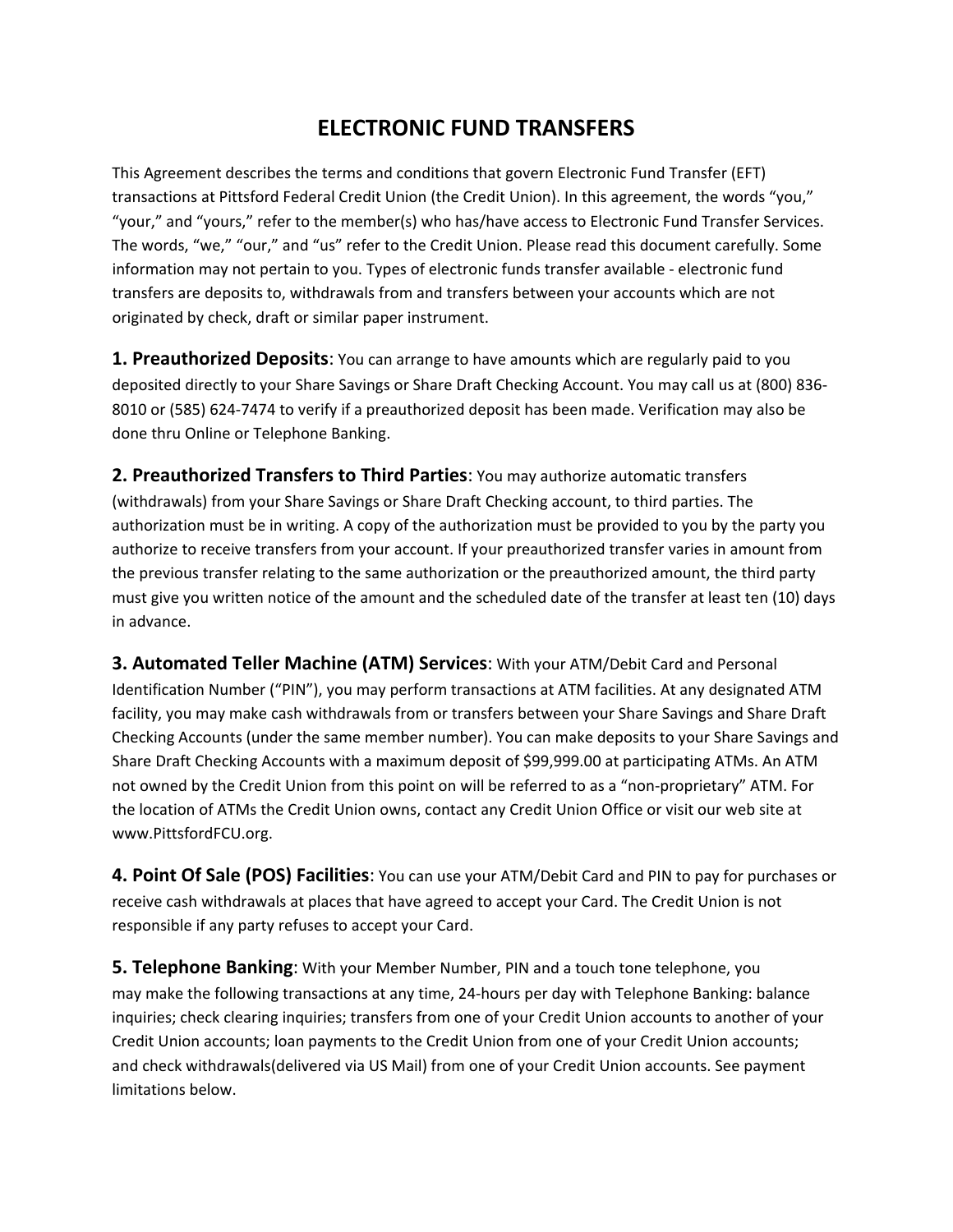## **6. Convenient Electronic Banking Services**:

**Internet Banking** ‐ Internet Banking allows you to verify account balance and status, transfer funds, view transaction history, access additional online services, make payments to payees and conduct other banking transactions via an internet browser.

**Bill Pay** ‐ Bill Pay is offered through Fiserv to members who use Internet Banking. Bill Pay allows you to make payments to merchants, other institutions or individuals from your designated PFCU Checking Account(s) via the Internet. You can make one‐time payments as well as set up recurring periodic payments. Exceptions: Payments for merchants outside of the United States, property taxes, legal services, or court ordered payments should not be initiated through the bill pay service.

**Mobile Banking**‐ Mobile Banking allows you access to your account information, make payments to payees, transfer funds and conduct other banking transactions using a mobile device. To utilize Mobile Banking services, you must be enrolled in Internet Banking.

**Mobile Banking Apps** ‐ This service utilizes an application which is downloaded to your mobile device to interact with accounts. Applications are available for the Android and iOS (i.e. iPhone, iPod Touch, and iPad) platforms. Mobile Web Banking \* - This service utilizes the mobile web browser (available on "Smart" phones) to interact with accounts via a website that is optimized for mobile devices.

**Mobile Text Banking<sup>1</sup>** ‐ Using text messaging, users can access accounts by sending and receiving text messages to/from our secure servers. You may send certain text message codes instructing us to send you a text message response providing basic information about the accounts you have with us. In addition, you may initiate a transfer from a designated account to your primary account. Your phone must be registered for the Mobile Text Banking service.

**Remote Deposit**‐ Using out Mobile Banking Apps, you may deposit up to \$10,000 per business day with a maximum deposit limit of \$10,000 in any consecutive 30 day period. Exceptions may apply based on credit and account history. A 5 day special hold will be placed on deposits totals in excess of \$2,500 per day. You will be responsible for securing and maintaining the original check for at least 30 days. Deposits will appear on your statement as "Remote Deposit". At the time of your deposit, you can choose to receive an email of the deposit summary. You will receive an email confirmation when the deposit item is accepted/rejected/adjusted for deposit.

**Member to Member Transfers‐** using Internet Banking, you can transfer funds from your PFCU Checking, Savings or Loan Accounts to PFCU Checking, Savings or Loan Accounts in another PFCU member's name in which a transfer relationship has been established.

Additional terms and conditions may apply see individual product disclosures for more details. The Credit Union reserves the right to revoke access to any of the following privileges at any time for any

 $1$  Normal messaging, data and carrier fees may apply.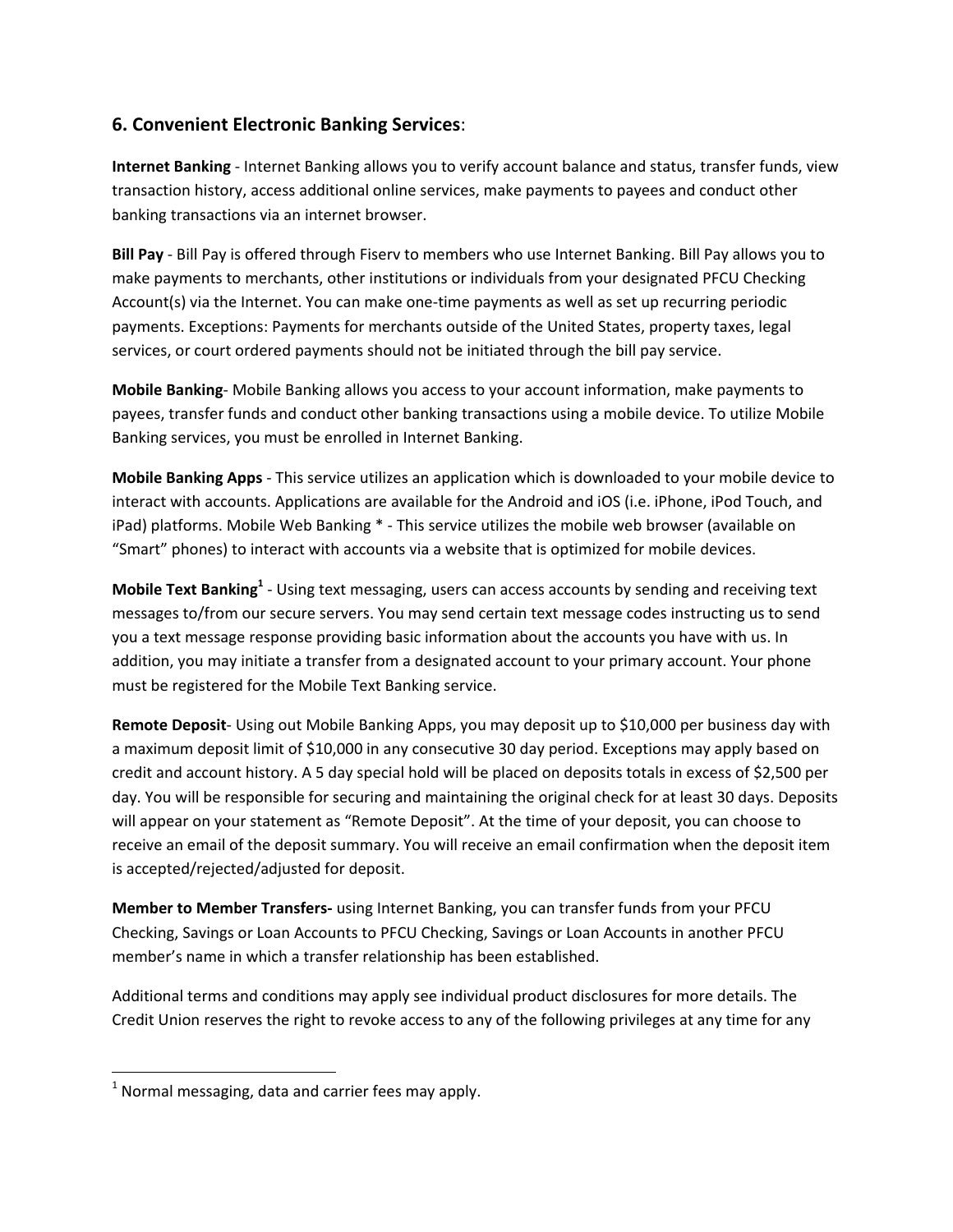reason. The Credit Union is not responsible for fees incurred as a result of the above services being unavailable

**7. Telephone and internet Banking Payment Limitations**: Payments (transfers made in Internet Banking or Telephone Banking) after 9:00 PM EST will be credited the next day. This is most important to members paying their Visa balance in full to avoid interest charges (which are posted on the last day of the month, just after 9:00 PM). Installment Loans such as Auto Loans and Mortgages can not be paid off (i.e. paid to a \$0.00balance) via Internet Banking or Telephone Banking. Please send us a message via the "Contact Us" link, to request a Loan Payoff for these specific loan types.

**ACH Origination Rules**: The ACH Origination program permits you to have funds electronically transmitted through the Automated Clearing House (ACH) network. Once you have filed the appropriate authorization with the Credit Union, we will act as the 'Originator' of the transaction(s). Origination of these entries must comply with the provisions of US Law, including without limitation laws enforced by the US Treasury Department Office of Foreign Assets Control (OFAC).

(a) *Debit Entries*: These are transactions originated through the ACH network intended to debit your Share or Share Draft Checking Account, at a participating Financial Institution, for credit to your Credit Union Share/Share Draft Checking Account. Debit Entries are subject to the following:

(i) The effective entry date of the transaction(s) will be the date selected by you on the authorization form. If the effective entry date in any given month falls on a weekend or federal holiday, the effective entry date will change to the next business day unless otherwise indicated on the authorization form.

(ii) Credit to your Credit Union account or loan is considered provisional and will be reversed if the entry is returned unpaid by the financial institution.

(iii) If the entry is returned for "insufficient" or "uncollected" funds, the Credit Union will resubmit the entry a second time. If this entry is returned unpaid, the provisional credit will be reversed.

(iv) The Credit Union reserves the right to cancel your enrollment in the program if your entry(s) is returned unpaid for 3 consecutive cycles (effective entry dates). You will receive a notice of cancellation and will be required to re-enroll if you choose to continue participation in the program.

(v) Entries returned as "payment stopped," "unauthorized" or "closed account" will be considered your notice of cancellation and will result in revocation of your authorization.

(b) *Credit Entries*: These are transactions originated through the ACH network intended to credit your account/loan at a participating financial institution by debiting your Credit Union Share/Share Draft Checking Account. Credit Entries are subject to the following rules:

(i) The effective entry date of the transaction(s) will be the date selected by you on the authorization form. If the effective entry date in any given month falls on a weekend or federal holiday, the effective entry date will change to the next business day unless otherwise indicated on the authorization form.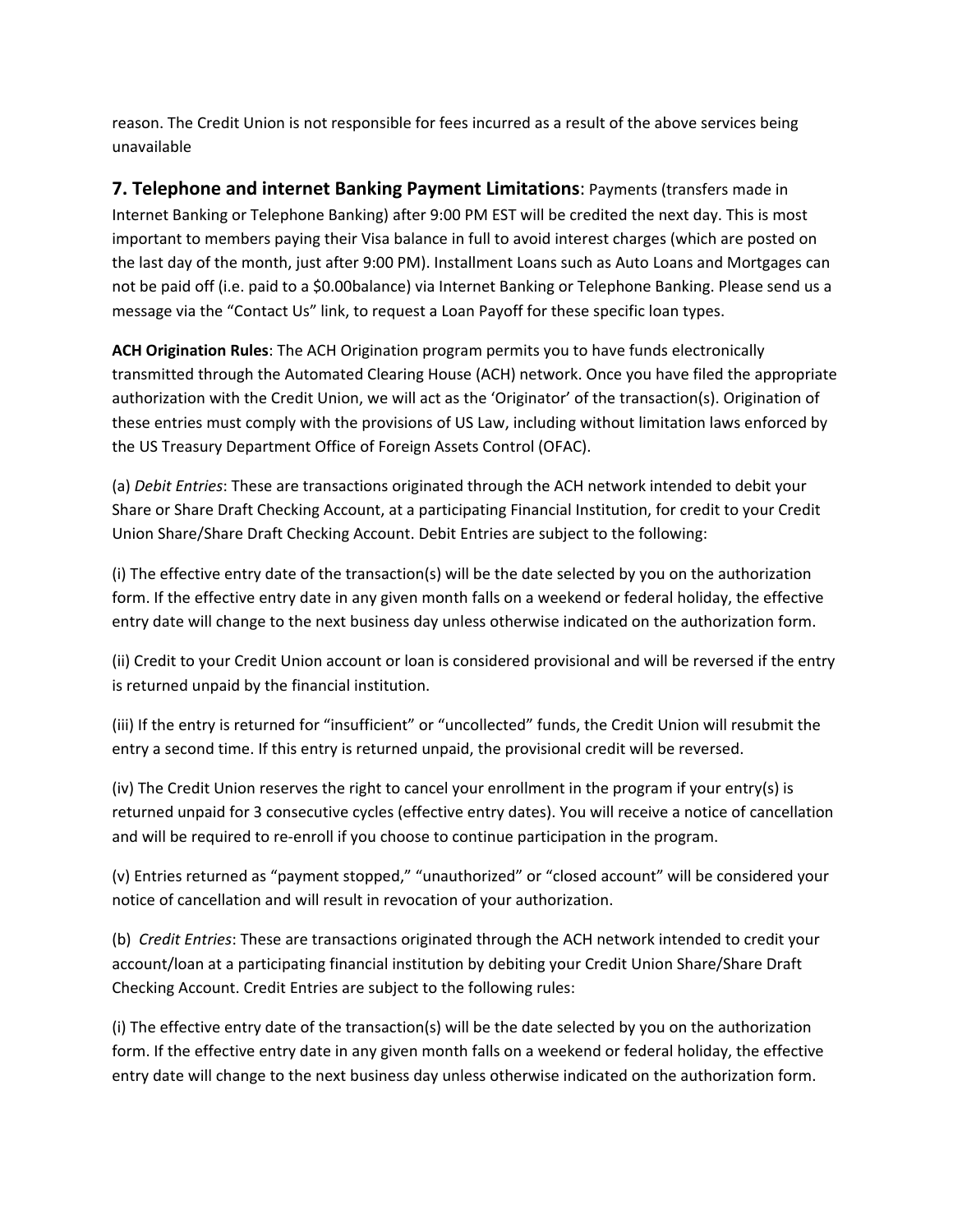(ii) Debits to your Credit Union Share and/or Share Draft Checking Account(s) which would cause an insufficient balance will be subject to the insufficient funds fee as outlined in the Fee Schedule and the out‐bound credit entry created by the transaction will be reversed.

(iii) If the reversal entry is returned unpaid by the receiving financial institution, Credit Union will debit the amount of the entry to the Credit Union source account. If this debit results in a negative balance in your account, in addition to any other rights the Credit Union may have, the negative balance must becorrectedwithin10businessdaysor your enrollment in the program will be terminated and you must re‐enroll should you choose to continue the service.

(iv) The Credit Union reserves the right to cancel your enrollment in the program if your entry would result in an insufficient balance in your account for 3 consecutive cycles (effective entry dates). You will receive a notice of cancellation and will be required to re‐enroll if you choose to continue participation in the program.

**9. Transfers Through The Fed Wire**: If the EFT will be made in whole or in part through the funds transfer system owned and operated by the Federal Reserve Banks (called the "Fed wire"), the following rules apply:

(a) Transfers through the Fed wire are governed by Federal Reserve Board Regulation J, Subpart Band New York Uniform Commercial Code Article 4A.

(b) The "cut-off" time for the receipt and processing of funds transfer requests, amendments and cancellations is 3:00 PM EST for all wires on each weekday that the Credit Union is open for business. Payment orders, cancellations or amendments received after the cut-off time may be treated as having been received on the following business day and executed accordingly.

(c) If you give the Credit Union a payment order which identifies the beneficiary (the recipient of the funds), an intermediary bank or a beneficiary bank, by both name and an identifying number or account number, we and each intermediary and beneficiary bank may rely on the number as the proper identification even if it identifies a bank or a person who is different than the named person or bank.

(d) Any credit negative to one of your accounts based upon a wire transfer is provisional until the Credit Union receives final settlement of the payment. You agree that, if we do not receive the final settlement, you will refund to us the amount of the provisional credit.

(e) You agree that the Credit Union is not required to provide you with next day notice of receipt of wire transfers to your account. You will continue to receive notice of receipt of wire transfers in the monthly statements we provide.

(f) If we become obligated under Regulation J or Article 4Ato pay interest to you, you agree that the rate of interest to be paid will be equal to the dividend rate, on a daily basis, applicable to the account at the Credit Union to which or from which the funds transfer was or was supposed to be made.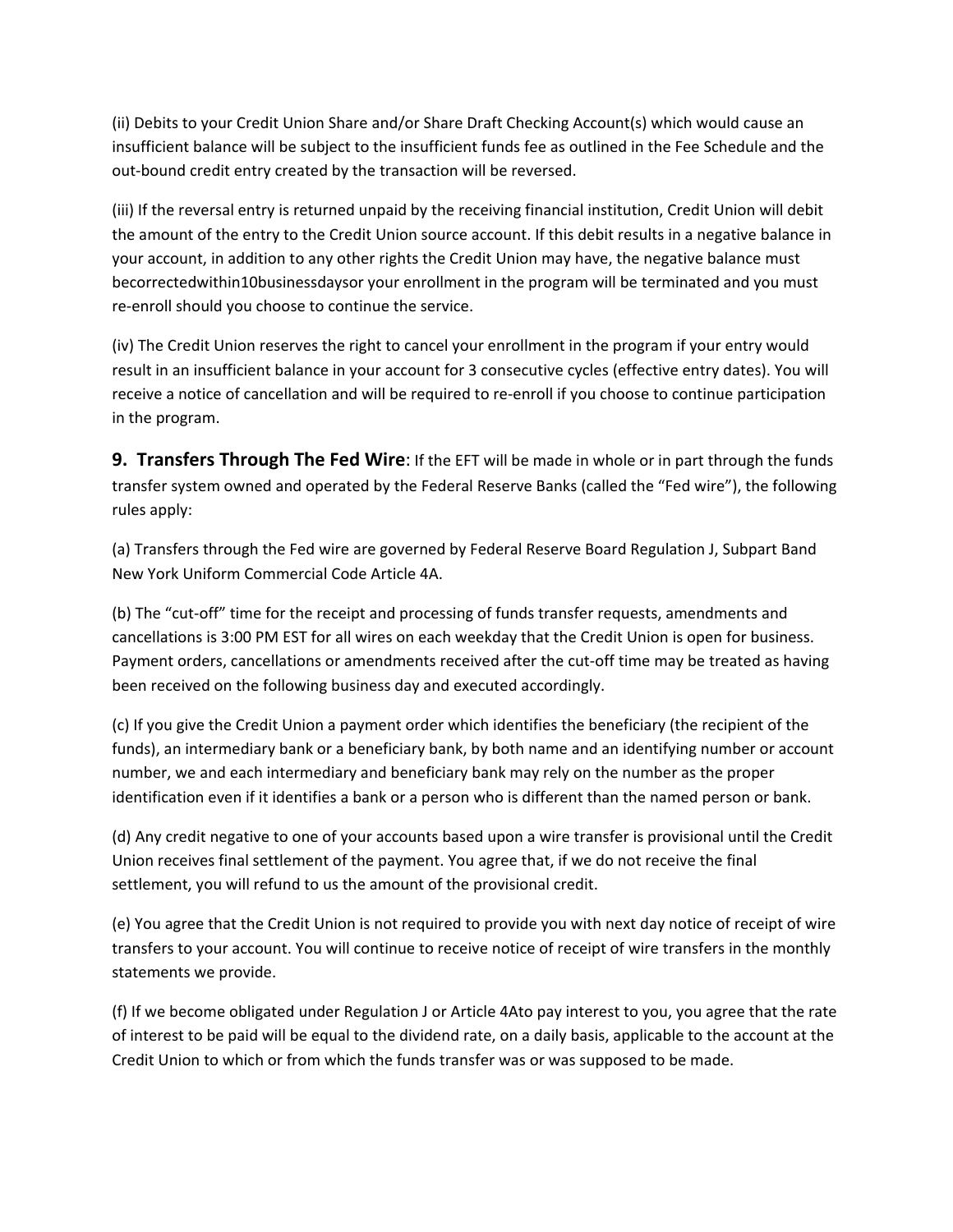(g) You will not be entitled to interest on any amount to be refunded to you if you fail to exercise ordinary care to determine that an order was not authorized by you and to notify the Credit Union of the relevant facts no later than thirty days after you receive notification from the Credit Union that the order was accepted or that your account was debited with respect to the order.

(h) The Credit Union may establish additional security procedures from time to time without notice to you.

**Limits on Withdrawals/Transfers**: Limitations on the frequency and dollar amounts of transactions made to and from your account(s) EFT transactions areas follows:

1. Deposits at non‐proprietary ATMs and POSs to your Share Savings or Share Draft Checking Account are limited to the amount set by the non‐proprietary ATM and POS owner per 24‐hour period.

2. Cash withdrawals at ATMs are limited to the lesser of either: a total daily (24 hour period) maximum of \$1000 per card or the maximum amount permitted by the ATMs owner/sponsor. No withdrawal can be made for less than \$1.

3. Mortgage loan payments must be equal to or greater than the scheduled amount. Partial mortgage loan payments are not allowed.

**NOTE**: These are limits imposed by the Credit Union. Transactions done at another institution's ATMs may be subject to different limits as established by the ATM owner/sponsor.

4. Your purchases and withdrawals may not exceed the amount available in your account. If we do permit you to create a negative balance in your account, you agree to repay this balance promptly upon our request.

5. For Share Savings Accounts only: During any month, you may not make more than six withdrawals or transfers to another Credit Union account of yours or to a third party by means of a preauthorized or automatic transfer (including over-draft protection) or telephonic order or instruction or home banking. You may not make any transfers to third parties at POS facilities. Transfers completed in person at a Credit Union office, through an ATM or POS facility, or by a withdrawal check mailed directly to you are not counted towards the limit of six per month. We reserve the right to impose a fee, reclassify your Share Savings Account or refuse a transaction for excessive transfers.

6. Payments for tax payments, court ordered payments or payments to payees outside of the United States or its possessions/territories are prohibited through the Bill-Pay service.

7. For security reasons, there may be additional limits on the number and types of EFT transactions you may make.

## **Receipts and Statements:**

1. You may receive or have the option to receive a receipt at the time you make any transaction from or to your account at a ATMs or POS or POS facility.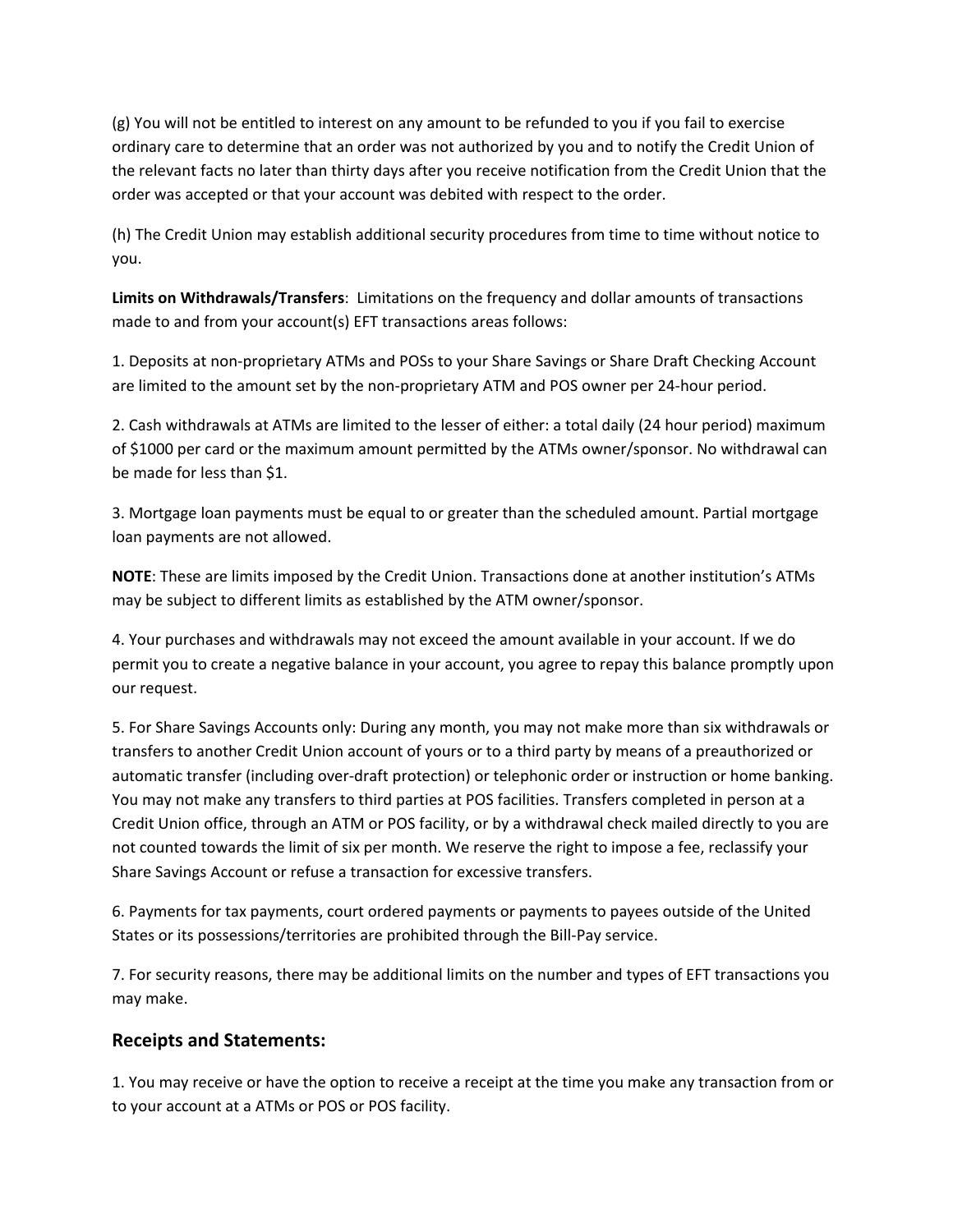2. You may receive a confirmation screen with reference information after every transfer you make using Internet Banking or Bill‐Pay services. You may save or print this information for your records.

3. You will receive a statement monthly showing all electronic fund transfers during the period covered by the statement.

**Credit Union Liability for Failure to Make Transfers**: If we do not complete a transfer from or to your account(s) on time or in the correct amount, we may be liable for your direct losses or damages, except:

1. If the ATM where you are making the transfer does not have enough cash or;

2. If the ATM, POS or VISA terminal was not working properly and you were aware of the breakdown when you started the transfer.

**Foreign Transactions**: Purchases and cash advances made in foreign countries and/ or foreign currencies will be billed to you in U.S. Dollars. The exchange rate to dollars will be determined in accordance with the operating regulations established by VISA International from time to time. As of the date these disclosures were published, those regulations establish the conversion rate as either the rate selected by VISA from the range of rates available in wholesale currency markets; this may vary from the rate VISA itself receives, or the government-mandated rate in effect for the applicable central processing date. The currency conversion rate used on the processing date may differ from the rate that would have been used on the purchase date or statement posting date. You will be required to pay any International Service Assessment fee (ISA fee) or other fee that VISA imposes on you or us in connection with the transaction. Transactions that occur in a foreign country and are processed in a foreign currency are subject to a 1.00%fee. Transactions that occur in a foreign country and are processed in U.S. dollars will be subject to a 0.80% ISA fee. Transactions conducted in U.S. military bases, territories, embassies, or consulates; and fund transfers conducted by the cardholder will not be subject to the 0.80% ISA fee. A single foreign transaction will appear as two lines. There will be one line displaying the charge followed by a separate line displaying the international service assessment or other fee imposed by VISA.

**Right and Procedure to Stop Payment of Preauthorized Transfers:** If you have told us in advance to make regular payments out of your account, you can stop any of these payments. Call us at (800) 836‐8010 or write us at Pittsford Federal Credit Union, P.O. Box726, Mendon, NY 14506 in time for us to receive your request at least 3 business days before the payment is scheduled to be made. (We will charge you a fee for each stop payment order you give. The fee amount is disclosed in the Fee Schedule).

**Notice of Varying Amounts of Preauthorized Transfers**: If your preauthorized transfers may vary in amount, the person you are going to pay will tell you, 9 days before each payment, when it will be made and how much it will be. You may choose instead to get this notice only when the payment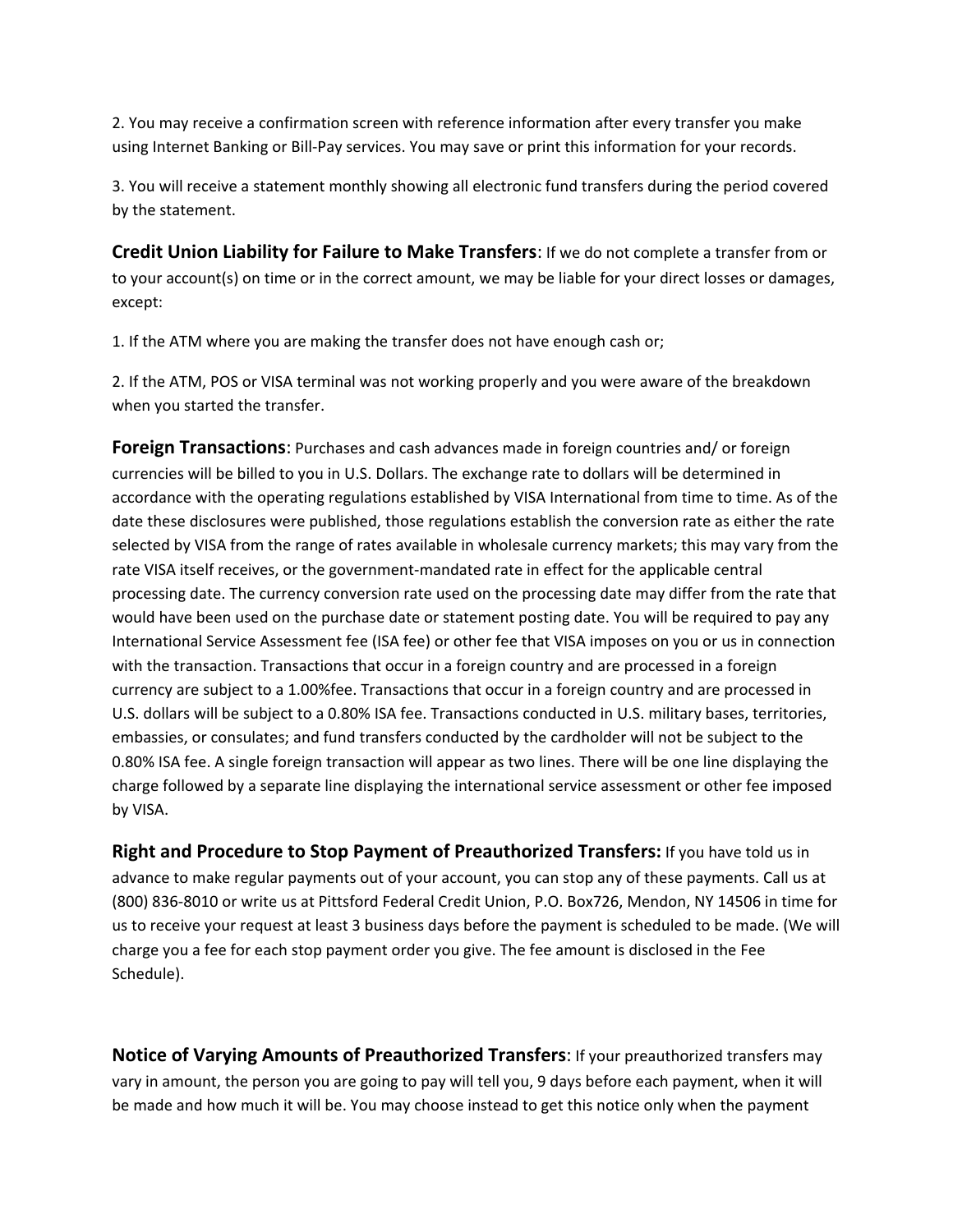would differ more than a certain amount from the previous payment, or when the amount would fall outside certain limits that you set.

**Liability for Failure to Stop Payment of Preauthorized Transfers**: If you order us to stop one of these payments 3 business days or more before the transfer is scheduled, and we do not do so, we will be liable for your losses or damages.

**No Stop Payment Orders Allowed on ATM, POS or Purchase Transactions**: Because ATM/Debit Card transactions are recorded immediately; you may not stop payment on any card transaction.

**Who To Call for Lost and Stolen Cards or Unauthorized Transfers**: If you believe that your ATM, Debit, VISA Card or PIN has been lost or stolen or that someone has transferred or may transfer money from your account without your permission, you should call (800) 836‐8010. Under VISA's Zero Liability Policy, you have liability protection for all of your card transactions that take place on the VISA system unless you are guilty of gross negligence or fraud. Should someone steal your card or your card number or otherwise obtain and use your card or your card number without your permission, you pay nothing for their activity unless you, yourself, were grossly negligent or fraudulent. If you notice unauthorized activity on your card, promptly contact Pittsford FCU to report it. It is important to continually monitor your monthly statement to identify any unauthorized transactions. Pittsford FCU may impose greater liability on you if the credit union reasonably determines that the unauthorized transaction was caused by your gross negligence or fraudulent action—which may include your delay for an unreasonable time in reporting unauthorized transactions. In any case, you must immediately notify the Credit Union of loss, theft or unauthorized use of your card or your card number. Notice of unauthorized use may originally be oral, but must be followed by written notice. Notice must be given to the Pittsford Federal Credit Union, P.O. Box 726, Mendon, 2NY14506 or initially by calling us at (800) 836‐8010.

**Liability for Unauthorized Transfers**: You are responsible for all transactions you authorize using your Debit Card. If you permit other persons to use your Debit Card, you are responsible for any transactions they authorize or conduct on any of your accounts.

An unauthorized transfer is a transfer that you have not authorized including loss or theft of your Debit Card and/or PIN. If you believe that someone has transferred or may transfer money from your account without your permission, or if your account statement shows transfers you did not make, telephoning is the best way of informing us and keeping your possible losses down. You could lose all of the money in your account (plus your maximum overdraft line of credit). If you tell us within two business days of your discovery of an unauthorized transfer, you have no liability for the losses. If you do NOT tell us within two business days of your discovery of an unauthorized transfer, you could lose as much as \$50.00. Not withstanding the above, you may be liable for greater amounts than listed above to the extent allowed under applicable law only if we determine that you were grossly negligent or fraudulent in the handling of your account.

**Business Days**: Our regular business days for posting transactions are Monday through Friday, except for holidays normally observed by the banking community in Rochester, New York.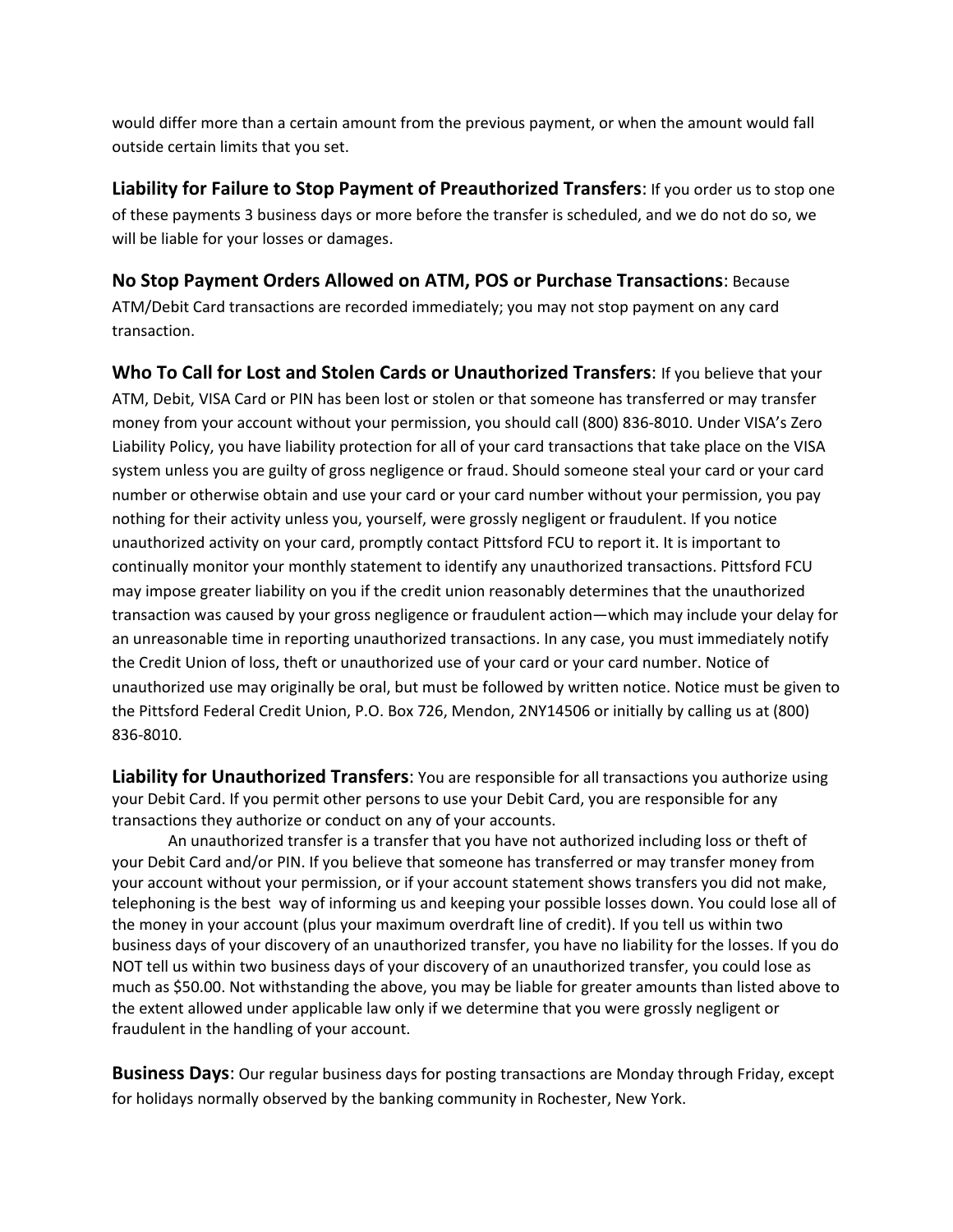**In Case of Errors or Questions About Electronic Transfers**: Write us at P.O. Box 726 Mendon, NY 14506 or call us at (800) 836‐8010 if you think your statement or receipt is wrong or if you need more information about the transaction listed on your statement or receipt. We must hear from you no later than 60 days after the first statement, on which the problem or error appeared, was sent to you.

1. Tell us your name and account number.

2. Describe the error or the transactions you are unsure about and explain as clearly as you can why you believe it is in error or why you need more information.

3. Tell us the dollar amount of the suspected error.

We will tell you the results of our investigation within 10 business days after we hear from you, and we will correct any error promptly. If we need more time, however, we may take up to 45 days to investigate your complaint or question. If we decide to do this, we will provisionally credit your account within 10 business days for the amount you think is in error so that you will have the use of the money during the time it takes to complete our investigation.

For accounts that were opened within the past 30 days (new members only), we may take up to 20 business days to investigate errors related to any EFT transaction, including foreign-initiated transactions and point‐of‐sale Debit Card transactions. If we need more time, however, we may take up to 90 days to investigate your complaint or questions. If we decide to do this, we will credit your account so that you will have use of the money during the time it takes us to complete our investigation

If we determine that there was no error, we will send you a written explanation within 3 business days after we finish our investigation. If we have provisionally credited your account during the investigation and determine that there was no error, we will notify you of the date on which we will debit your account and the amount to be debited. You should make certain that your account contains sufficient funds for the transaction. If an overdraft occurs during this period, we have the right to collect the money from you. If this happens, your right to participate in the specific Program under which the debit was made will be suspended, and you will not be considered for reinstatement until you pay for all such debts.

**Disclosure of Account Information to Third Parties**: Information about your account is confidential. Without your written permission, we will not disclose such information to third parties except where necessary to complete a transfer; to report or confirm the existence and condition of your account for a credit report, account verification service or merchant; or to comply with governmental agency or court orders.

**Charges**: A listing of the amount of the fees discussed below is included in the Fee Schedule.

1. **Deposits**: No transaction fee will be charged for deposits at an ATM or POS facility made to your accounts. If a check you deposit in an ATM or POS facility is returned unpaid, you will be charged the fee normally charged by the Credit Union for the deposit of a check against insufficient funds plus a fee